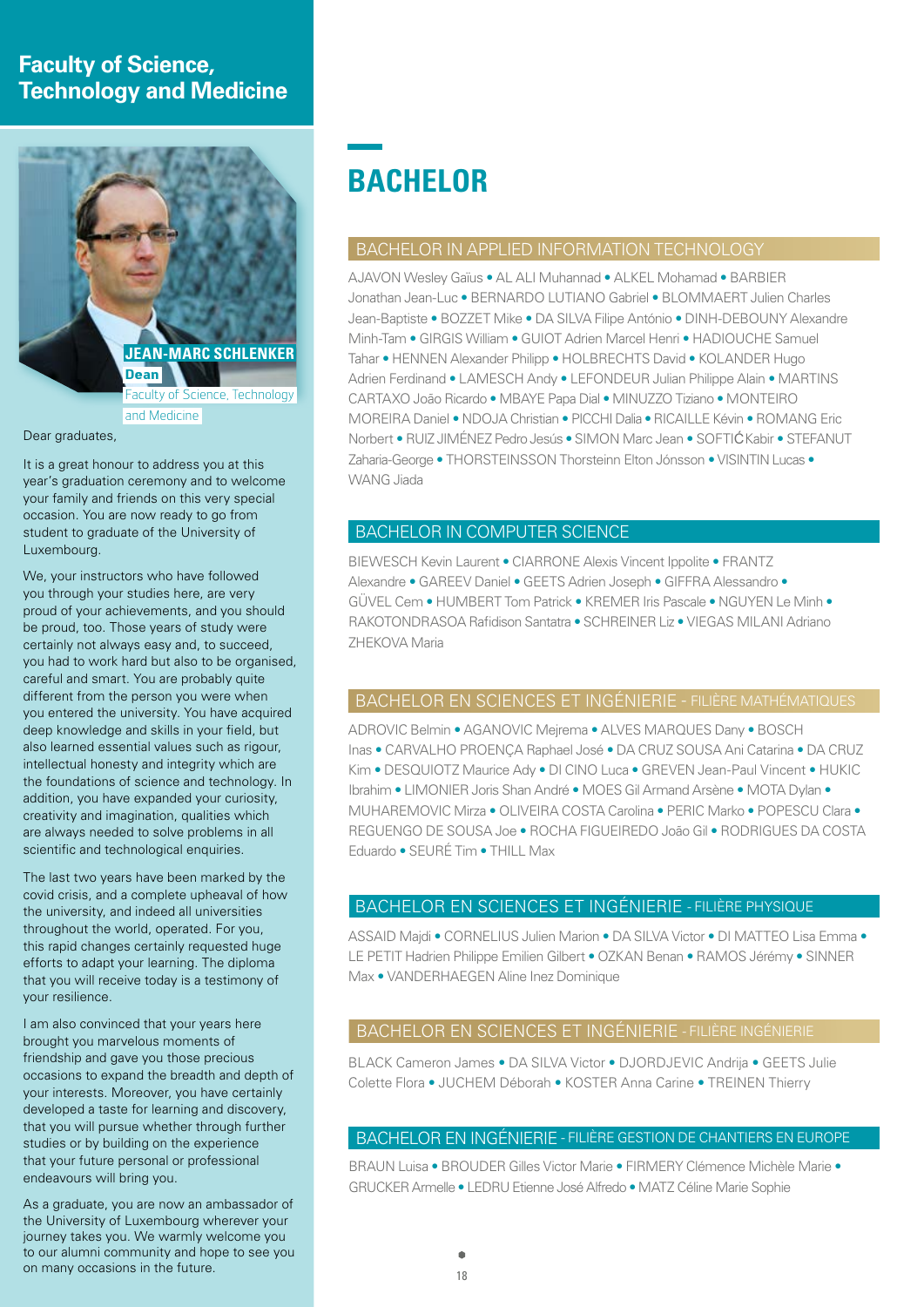## BACHELOR EN INGÉNIERIE - FILIÈRE ELECTROTECHNIQUE

BANERJEE Romeo Bright • DIAS COIMBRA Magalie • MOLITOR Chris

#### BACHELOR EN INGÉNIERIE - FILIÈRE MÉCANIQUE GÉNÉRALE

BERNARDO MINEIRO André • KHAN Mohammad Sheher Yar • PAYDAS Bedir Mert • SANTOS TEIXEIRA Ricardo • THEISEN Thomas • ZOLLER Luc

## BACHELOR EN INGÉNIERIE - FILIÈRE ENERGIE ET ENVIRONNEMENT

JOST Michel • JUNGERWIRTH Lisa Maria Ute • WESTER Jacques

#### BACHELOR EN INGÉNIERIE - FILIÈRE CONSTRUCTION

ARIFI Elma • GARCIA MONTEIRO Cristiano Alexandre • KAYSER Gilles Serge • LAURENT Raphael Gérard • RETTER Michel Paul • SOUSA COIMBRA Jonathan

## BACHELOR EN INGÉNIERIE - FILIÈRE URBANISME ET AMÉNAGEMENT DU TERRITOIRE

FREY Yves • PINTO MONTEIRO Joel • SOARES Idalina • TILKENS Loïc Eric • ZOPPINI Raphael

## BACHELOR EN INGÉNIERIE - FILIÈRE MÉCATRONIQUE

HENNICO Max • OLINGER Yann

## BACHELOR EN SCIENCES DE LA VIE - FILIÈRE BIOLOGIE

CARVALHO DOS SANTOS Miguel Angelo • DAUTBASIC Arnela • DIBLING Marc Sylvain Arnaud • DUMON Charline Denise Valérie • ELIXANDER Sébastien • EUSEBI Léo • FLORENTIN Vincent Thibault Mehdi • HEBERT Mathilde • HENGEL Tim • MANGEN Lynn • MORIS Cédric • SÜNNEN Maxime • TEIXEIRA RIBEIRO Filipe • WAGENER Luc Martin • ZHU Senyu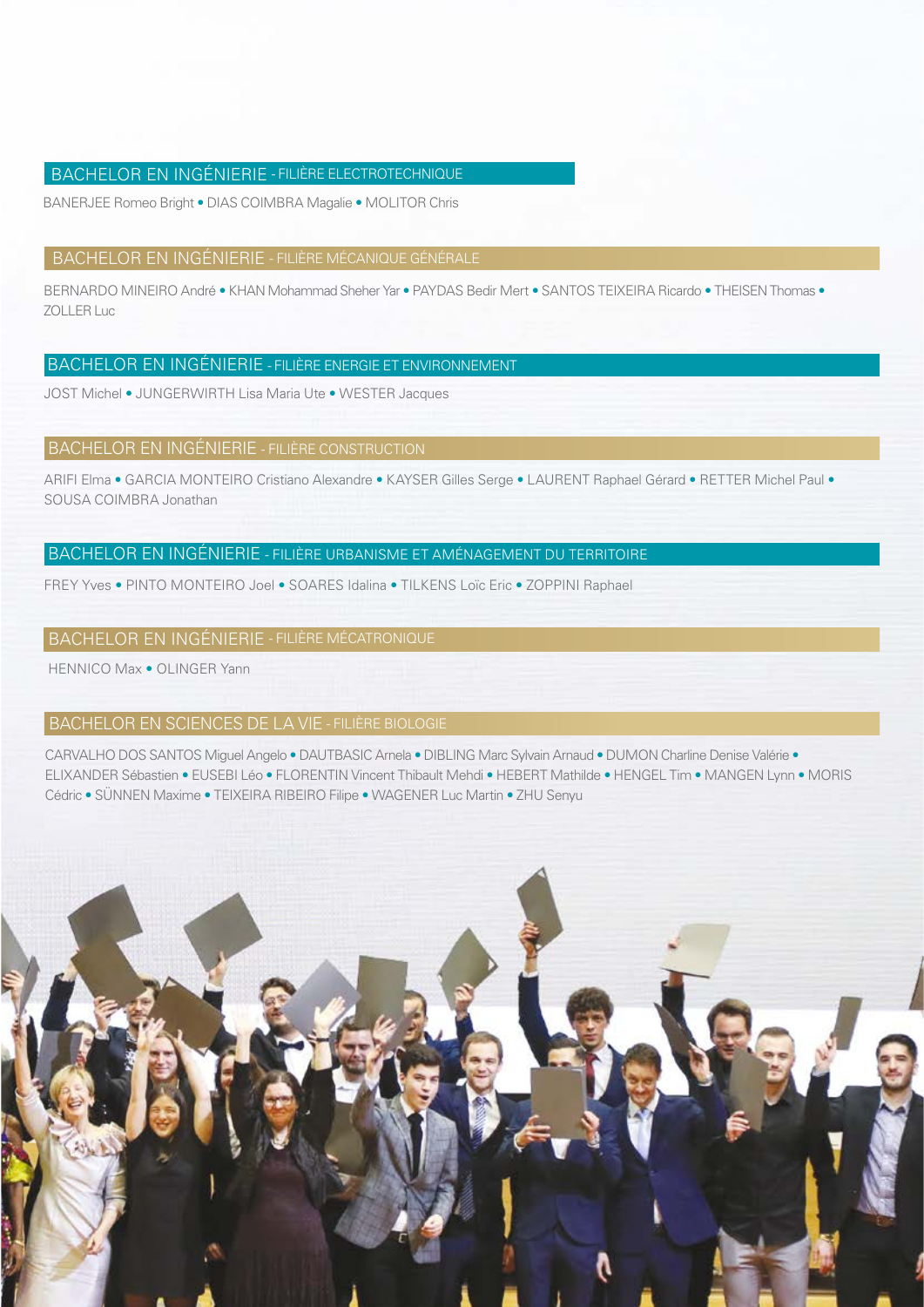# **MASTER**

## **INTERDISCIPLINARY SPACE MASTER**

ASADI Niloofar · GHOLAMI BOROUJENI Farzaneh · STEPANOVA Natalia

## INTERNATIONAL MASTER IN BIOMEDECINE

EIDEN Kim • GILSON Cédric Nicolas • HANSEN Pit Henri Christian • KARAGYOZ Deniz • PARISI Bianca • SAOUD Perla • **URBANO Ralph** 

## MASTER EN DÉVELOPPEMENT DURABLE - FILIÈRE ENERGIE ET ENVIRONNEMENT (DOUBLE DIPLÔME AVEC L'UNIVERSITÉ DE LIÈGE)

ANGONO EFFA Manuela Blanche · CHARMETANT Julien · DUBOIS Julien · JAEGER Steffi · MUNIZ SACCO Fernanda Cristina · RÓŻAŃSKA Alicja • SCHEERLINCK Chloé Léa • YOUMBI POUANI Jules Yvan

## MASTER EN SCIENCES DE L'INGÉNIEUR EFFICACITÉ ÉNERGÉTIQUE ET ÉCONOMIQUE

ARTHUR DELMONTE Branca · AZIMNDJAH Arlette Beatrice · CHERGUI Kamel · JACQUOT Georges Daniel Pierre · KAMGA SAGOUN **Wilfried Emerick** 

## MASTER IN INFORMATION SYSTEM SECURITY MANAGEMENT

BATTISTIG Matteo • CÉMINAL Stéphane Bernard • EBENE Nathalie Rose • FOMUSO FRI Margaret • HAMZAOUI Nassima • JACOTTIN Boris • JOVANOVSKI Marko • TERONI Mirko • WAGENER Serge

## MASTER IN INFORMATION AND COMPUTER SCIENCES

AKL Yussef • ARENAS CORREA Monica Patricia • ATASHPENDAR Arvobarzan • BORCHULUUN Maitsetseg • CAETANO Nélson • DING Zhongqian • DUPONT Elona • FELIX Anna • HENNEN Peter Nikolaus • HO HaoCheng • HOANG Thi Huyen Trang • HOFFMANN Yann • JAHIC Alen . JI Kahye . KAP Benjamin . KULAMANOVA Enejan . KUMARI Archana . MEJRI Nesryne . NIMA Jehan mothafar . SHABANI Abetare . THAMILSELVAN Venkateshwaran . VATOV Alexander . VALENNE Sébastien . WANG Ze . XU Jingjing . ZHU Pin

## MASTER IN INTEGRATED SYSTEMS BIOLOGY

BEN FREDJ Nesrine . CIPRIANI Claudia . DIDIER Jeff . LOWNDES Tuesday Alexandra . MEYERS Marianne . NARAYANAN Mira . PAYDAR Parisa • PROHASKA Tessy • PONJAVIC ÉP. ZIZOVIC Milena

## MASTER IN MATHEMATICS - OPTION INDUSTRIAL MATHEMATICS

CORDEL Pierrick

## MASTER IN MATHEMATICS - OPTION FINANCIAL MATHEMATICS

MUKHERJEE Sagar · SOSA Lyndon

## **MASTER IN MATHEMATICS - OPTION GENERAL MATHEMATICS**

**WOLFF Vincent**